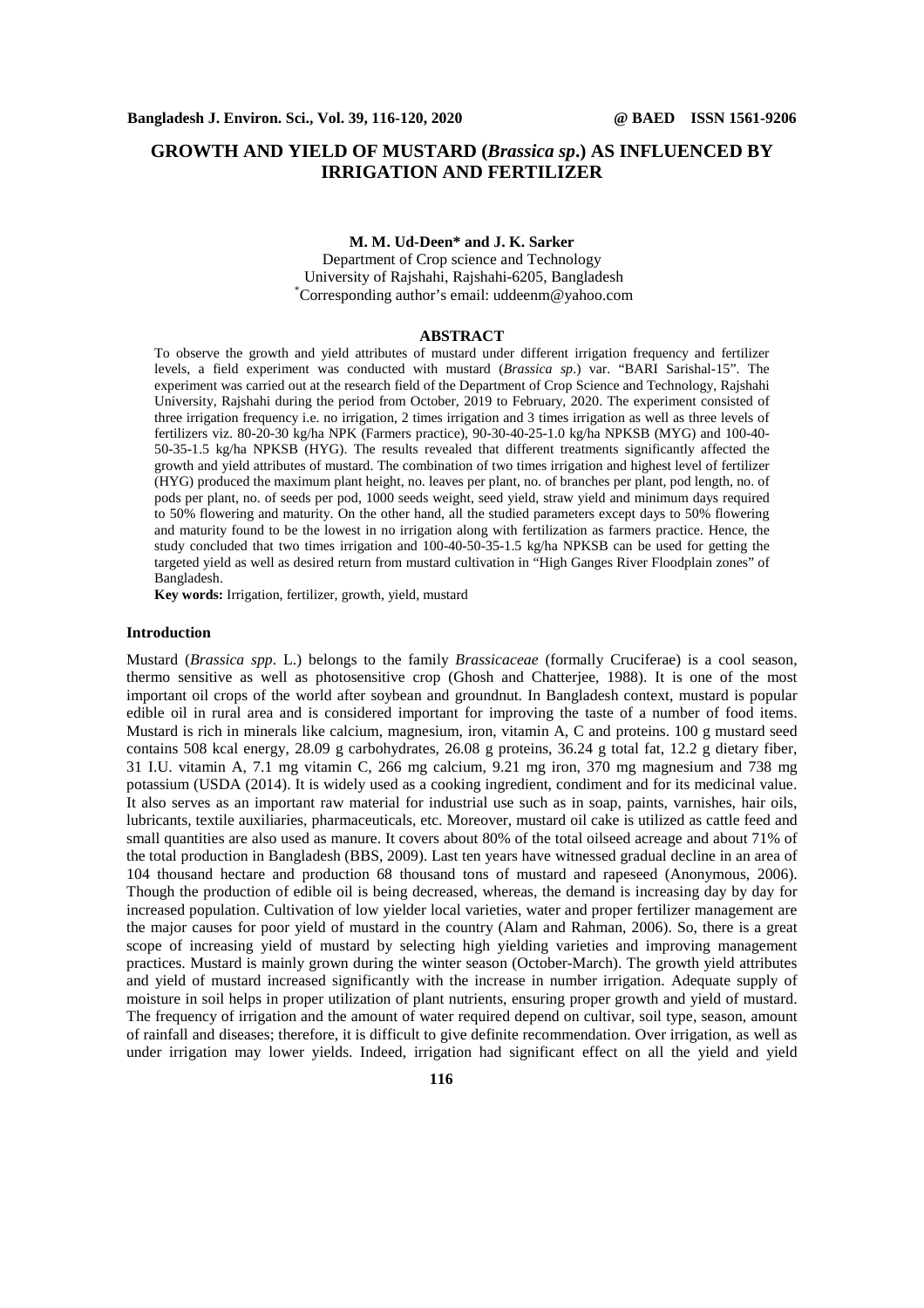contributing characters. Poor fertilizer management also an important causes for having reduced yield of mustard. Usually, mustard is cultivated in marginal land with low fertility. By supplying proper amount of fertilizer, total production of mustard can be increased. It is reported that application of mixed fertilizers (NPKS) would help to increase seed yield in mustard (Jagvir *et al*., 2004). A very few research have so far been done with combined application of fertilizer and irrigation in mustard. Therefore, the present study is undertaken to assess the effect of irrigation frequency and fertilizer on the growth and yield of mustard.

## **Materials and Methods**

The experiment was carried out at the research field of Department of Crop Science and Technology, University of Rajshahi, Rajshahi, during the period from October, 2019 to February, 2020 with mustard (*Brassica sp.*) var. "BARI Sarishal-15". The study area is located at 24. 370<sup>0</sup> N and 88.637<sup>0</sup> E latitude and 200 cm from the sea level and was belonging to the Agro Ecological Zone (AEZ-11) "High Ganges River Floodplain". The soil was sandy loam in texture with pH 5.47. The experimental area is under the subtropical climate that is characterized by less rainfall associated with moderately low temperature during rabi season, (October-March) and high temperature, high humidity and heavy rainfall with occasional gusty winds during kharif season (April-September). The two factors Randomized Complete Block Design (RCBD) with three replications was followed to carried out the study. The study consisted three irrigation frequency (factor A) i.e. I<sub>0</sub>=no irrigation, I<sub>1</sub>=2 times irrigation (at 20 and 50 DAS) and I<sub>2</sub>=3 times irrigation (at 20, 40 and 50 DAS) as well as three levels of fertilizers (factor B) viz.  $F_1:80-20-30$  kg/ha NPK (Farmers practice), F<sub>2</sub>:90-30-40-25-1.0 kg/ha NPKSB (Moderate Yield Goal - MYG) and F<sub>3</sub>:100-40-50-35-1.5 kg/ha NPKSB (High Yield Goal - HYG). The unit plot size was 3m X 2m. The seed of mustard was collected from the Bangladesh Agricultural Research Institute (BARI), Joydebpur, Gazipur Plant to plant distance was continuous and 2-3 cm depth furrow and row to row distance was 30cm. Fertilizers were applied following the guidelines of Rashid (1993). Intercultural operations were done as and when necessary. Data were recorded for desired parameters from the sample plants at 60 days after sowing (DAS) and at harvest. Ten (10) plants were randomly selected from each unit plot for the collection of data. The collected data were analyzed using computer package MSTAT and mean differences were adjudged by using Duncan's Multiple Range Test following Gomez and Gomez (1984).

#### **Results and Discussion**

## *Plant height*

Significant variation of plant height was found due to combined effect of irrigation and fertilizer (Table 1). The results revealed that at 60 DAS, the tallest plant (102.20cm) was obtained from treatment  $I_1F_3$  (two times irrigation with High Yield Goal fertilizer) which was statistically similar with  $I_0F_3$  and  $I_2F_3$ , whereas the shortest plant (85.15cm) was obtained from treatment  $I_0F_1$  (no irrigation with farmers practice fertilizer) which was significantly different from all other treatments except  $I_0F_2$ ,  $I_1F_1$  and  $I_2F_1$ . It might be due to the soil moisture availability for the plant was which sufficient before third time irrigation at 50 DAS. Similar result was reported by Latif, 2006 and Kibbria, 2013. Ahmed *et al.* (1999) reported the higher yield contributing characters and yields by high fertilizer management in mustard.

#### *No. of leaves per plant and no. of branches per plant*

The effect of irrigation interacts better with fertilizer when sufficient moisture was supplied. Table 1 show that treatment  $I_1F_3$  produced the highest no. of leaves per plant (21.28) and no. of branches per plant (7.50) which were statistically identical with treatments  $I_2F_3$  and  $I_0F_3$ ,  $I_1F_2$ ,  $I_2F_2$  and  $I_2F_3$ . The lowest no. of leaves per4 plant was found in  $I_0F_1$  which was statistically similar with  $I_1F_1$  and lowest no. of branches per plant was in  $I_1F_1$  which was statistically identical with all other treatments except  $I_1F_3$  and  $I_2F_3$ . This result is in conformity with the findings of Singh *et al*. (1993). They reported that two levels of irrigation resulted highest number of branches per plant.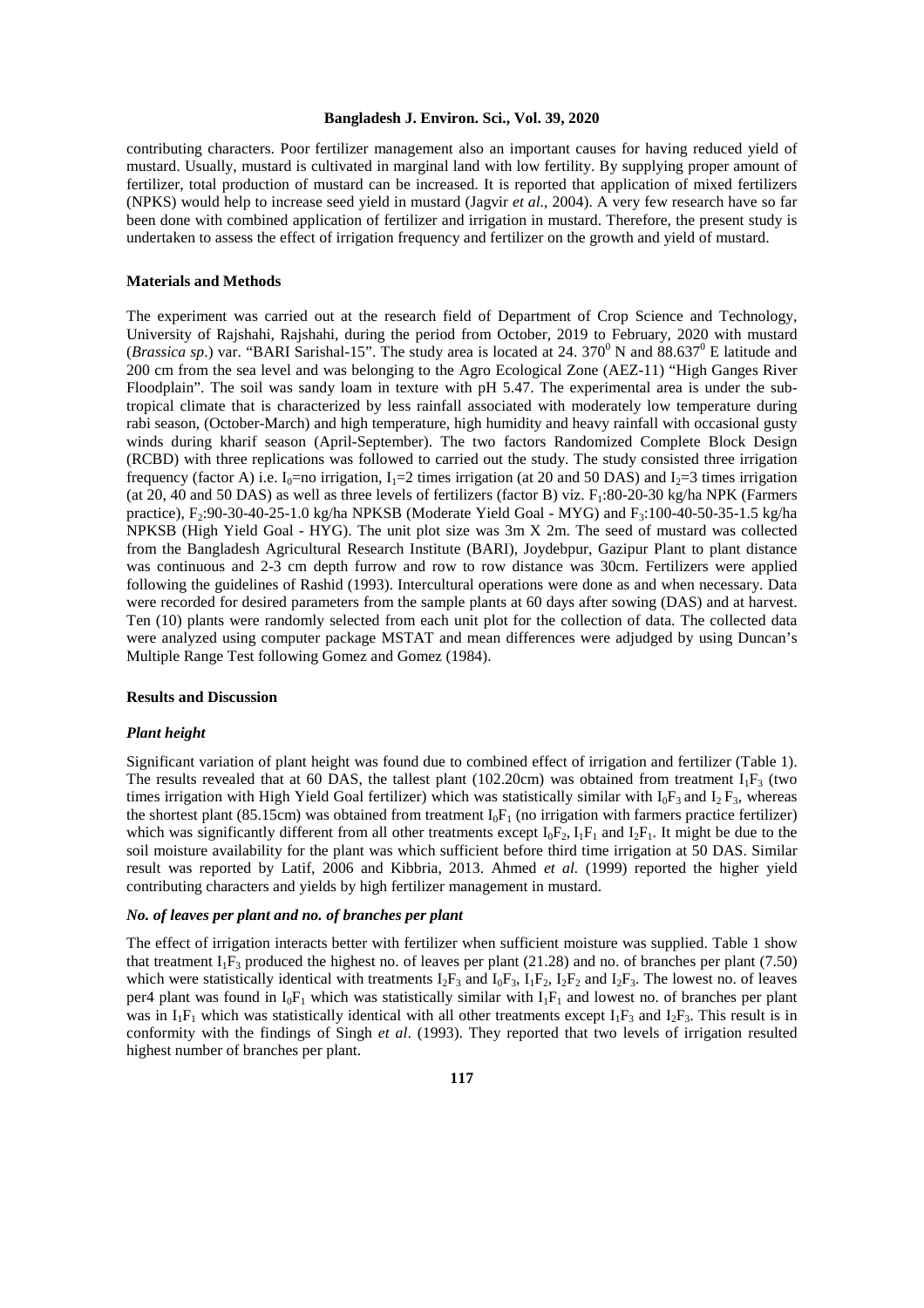| Treatments | Plant height (cm) | No. of leaves per | No. of branches   | Days to 50% | Days to             |
|------------|-------------------|-------------------|-------------------|-------------|---------------------|
|            |                   | plant             | per plant         | flowering   | maturity            |
| $I_0F_1$   | 85.15e            | 12.10e            | 4.25bc            | 42.50a      | 86.25a              |
| $I_0F_2$   | 87.73de           | 16.71cd           | 5.00 <sub>b</sub> | 37.50bc     | 83.70ab             |
| $I_0F_3$   | 97.30ab           | $18.12$ bc        | $6.30a-c$         | 34.87c      | 82.75 <sub>bc</sub> |
| $I_1F_1$   | 88.52c-e          | 14.25de           | 4.00c             | 40.70ab     | 82.15bc             |
| $I_1F_2$   | 91.00cd           | 15.23cd           | $5.80a-c$         | 37.00bc     | 85.20ab             |
| $I_1F_3$   | 102.20a           | 21.28a            | 7.50a             | 35.00c      | 80.20c              |
| $I_2F_1$   | 90.75c-e          | 15.25cd           | 4.85bc            | 39.25ab     | 82.85bc             |
| $I_2F_2$   | 93.82bc           | $17.25b-d$        | $6.00a-c$         | 38.90ab     | 84.20ab             |
| $I_2F_3$   | 98.17ab           | 20.07ab           | 6.50ab            | 37.20bc     | 82.15bc             |
| CV(%)      | 3.25              | 9.85              | 21.75             | 5.07        | 1.90                |
| LSD(5%)    | 5.22              | 2.85              | 2.10              | 3.34        | 2.74                |

|  |  | Table 1. Effects of irrigation and fertilizer on vegetative growth of mustard |
|--|--|-------------------------------------------------------------------------------|
|  |  |                                                                               |

Table 2. Effects of irrigation and fertilizer on yield attributes and yield of mustard

| Treatments | Pod length (cm) | No. of pods/plant   | No. of              | $1000$ seeds       | Seed yield         | Straw yield        |
|------------|-----------------|---------------------|---------------------|--------------------|--------------------|--------------------|
|            |                 |                     | seeds/pod           | wt. $(g)$          | (t/ha)             | (t/ha)             |
| $I_0F_1$   | 5.15b           | 60.35g              | 17.00e              | 2.50d              | 0.92e              | 1.25f              |
| $I_0F_2$   | 5.80ab          | $64.25d-f$          | 19.00cd             | $2.85b-d$          | 0.95e              | $1.65c-f$          |
| $I_0F_3$   | 5.95ab          | 67.17 <sub>bc</sub> | 20.75ab             | 3.10ab             | 1.30 <sub>bc</sub> | $2.00b-d$          |
| $I_1F_1$   | 5.25b           | 62.00fg             | 17.95de             | 2.60cd             | 0.98 <sub>de</sub> | 1.45ef             |
| $I_1F_2$   | 5.70ab          | $65.27c - e$        | 19.75 <sub>bc</sub> | $2.90b-d$          | $1.10c-e$          | $1.79c-e$          |
| $I_1F_3$   | 6.40a           | 70.25a              | 21.30a              | 3.40a              | 1.60a              | 2.75a              |
| $I_2F_1$   | 5.35b           | 63.00ef             | 18.00de             | $2.80b-d$          | 1.00 <sub>de</sub> | $1.55d-f$          |
| $I_2F_2$   | 5.67ab          | $66.00b-d$          | 19.20c              | 2.95 <sub>bc</sub> | $1.25b-d$          | 2.10 <sub>bc</sub> |
| $I_2F_3$   | 6.00ab          | 68.10ab             | 20.85ab             | 3.00 <sub>bc</sub> | 1.40ab             | 2.50ab             |
| CV(%)      | 8.55            | 2.11                | 3.19                | 7.56               | 12.72              | 14.93              |
| LSD(5%)    | 0.84            | 2.38                | 1.10                | 0.38               | 0.26               | 0.49               |

Means followed by the same letter(s) do not statistically differ at 5% level tested by DMRT.

## *Days to 50% flowering and maturity*

Effect due to irrigation and fertilizer on days required to 50% flowering and maturity were found significant (Table 1). The treatment combination  $I_0F_1$  required maximum number of days for 50% flowering and maturity (42.50 and 86.25) whereas  $I_1F_3$  required the minimum (35.00 and 80.20) which were statistically identical with  $I_0F_2$ ,  $I_0F_3$ ,  $I_1F_1$ ,  $I_1F_2$ ,  $I_2F_1$  and  $I_2F_3$ . Less number of days taken to 50% flowering and maturity with higher levels of fertilizer and frequencies of irrigation might be due to early vegetative growth and hastening the initiation of reproduction phase. These results were in conformity with the findings of Jilani et al. (2009).

#### *Yield attributes and yield*

All the recorded parameters regarding yield attributes and yield of mustard showed significant variations due to combined effect of irrigation frequency and fertilizer level (Table 2). The longest pod (6.40 cm) was found in treatment  $I_1F_3$  which was statistically identical with all other treatments except  $I_0F_1$ ,  $I_1F_1$  and  $I_2F_1$ whereas the shortest one (5.15 cm) was observed in  $I_0F_1$  followed by  $I_1F_1$  and  $I_2F_1$ . No. of pods per plant and no. of seeds per pod were found highest (70.25 and 21.30) in treatment  $I_1F_3$  and the lowest (60.35 and 17.00) were observed in  $I_0F_1$  which were statistically different from all other treatments. Results showed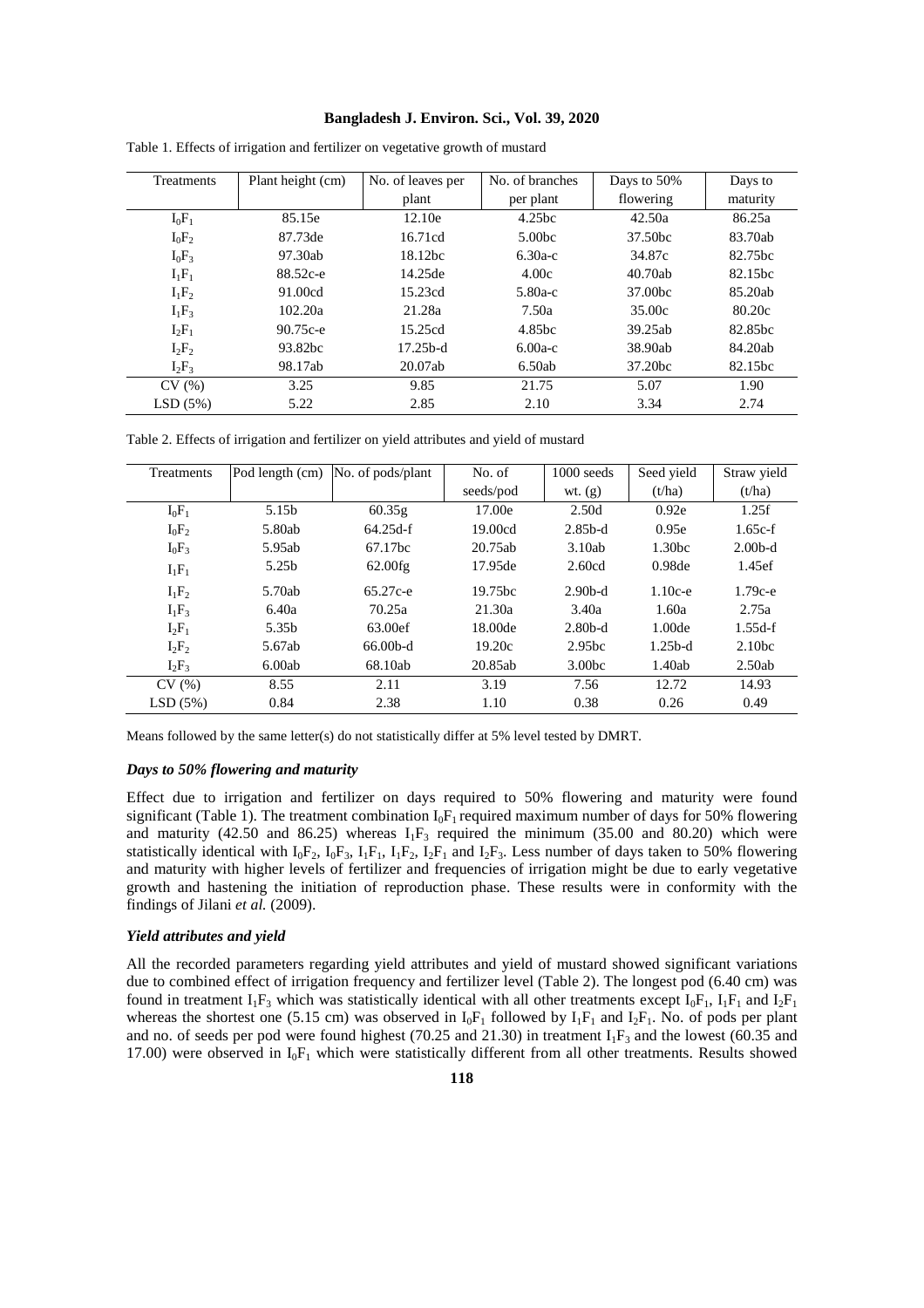that the number of pods per plant increased with the increasing irrigation frequency. This result is in conformity with that of Sharma & Kumar (1989). These results are in also conformity with Parsad and Ehsanullah (1988). Irrigation and fertilizer had significant influence on 1000 seeds weight. Results showed that the highest 1000 seed weight (3.40 g) was produced by  $I_1F_3$  which was statistically similar with  $I_0F_3$ whereas the lowest 1000 seeds weight (2.50 g) was found in  $I_0F_1$  which was statistically identical with  $I_0F_2$ ,  $I_1F_1$ ,  $I_1F_2$  and  $I_2F_1$ . This result is in agreement with Sharma & Kumar (1989). Similar results were also obtained by Gupta (1988).

Seed yield is the ultimate goal of mustard cultivation. Irrigation with fertilizer had significant influence on the seed yield of mustard. The highest seed yield (1.60 t/ ha) was observed in  $I_1F_3$  which was statistically identical with  $I_2F_3$  and lowest one (0.92 t/ha) was obtained from  $I_0F_1$  which was statistically identical with  $I_0F_2$ ,  $I_1F_1$ ,  $I_1F_2$  and  $I_2F_1$ . The reason of the highest seed yield might be due to the highest value at all the yield contributing characters such as plant height, number of pods per plant, number of seeds per pod and 1000 seeds weight. Giri *et al.* (2003) found that different irrigation practices significantly increased the mustard yield over the control. Similar results were obtained by Khan and Muendel (2005). Straw yield was affected significantly due to irrigation and fertilizer. The highest straw yield  $(2.75 t / ha)$  was found in  $I_1F_3$  which was statistically similar with  $I_2F_3$  whereas the lowest one (1.25 t/ha) was from  $I_0F_1$  which was statistically identical with  $I_0F_2$ ,  $I_1F_1$  and  $I_2F_1$ . This result is partially similar to the report of Singh *et al.* (2003). Significant effect was not observed on straw yield due to the interaction of irrigation and fertilizer.

## **Conclusion**

The study concluded that mustard variety BARI Sarisha-15 cultivated with wo times irrigation and High Yield Goal fertilizer level may be recommended for getting the targeted yield as well as desired return from mustard cultivation in "High Ganges River Floodplain zones" of Bangladesh.

# **References**

- Ahmed, F., M. R. Karim and M. A. Jahan. 1999. Effect of different management practices on the productivity and profitability of mustard under late sown condition. *Bangladesh J. Agril. Res.,*  24(3): 425-430.
- Alam, M. M. and M. M. Rahman. 2006. Effect of row spacing on seed yield of five varieties of Rapeseed. *Bangladesh J. Crop Sci.,* 17(1): 163-168.
- Anonymous. 2006. Bangladesh Bureau of Statistics. Monthly Statistical Bulletin of Bangladesh. January, Statistics Div., Ministry of Planning, Govt. People's Repub. Bangladesh. P. 54.
- BBS (Bangladesh Bureau of Statistics). 2009. Monthly Statistical Book of Bangladesh, October 2009. Ministry of planning, Govt. Peoples Rep. Bangladesh. P.14.
- Ghosh, R. K., B. N. Chatterjee. 1988. Effect of dates of sowing on oil content and fatty acid profiles of Indian mustard. *Indian J. Oil seed Res*., 5(2):144-149.
- Giri, M. D., A. Hamid, D. G. Giri, R. P. Kumar and S. Mohammed. 2003. The effect of irrigation and sources of sulphur on yield attributes, yield and consumptive use of water use efficiency of mustard (*Brassica Juncea*). Department of Agronomy, Dr. Panjabrao Deshmukh Krishi Vidyapeeth, Akola, India. *Research on crops*, 4(3): 322-326.
- Gomez, K. A. and A. A. Gomez. 1984. Duncan's multiple Range test. *Statistical Proced. Agric. Res.,*2: 540-544.
- Gupta, S. K. 1988. Effect of Plant geometry on growth and yield of mustard. *Indian J. Agron*., 33: 208-209.